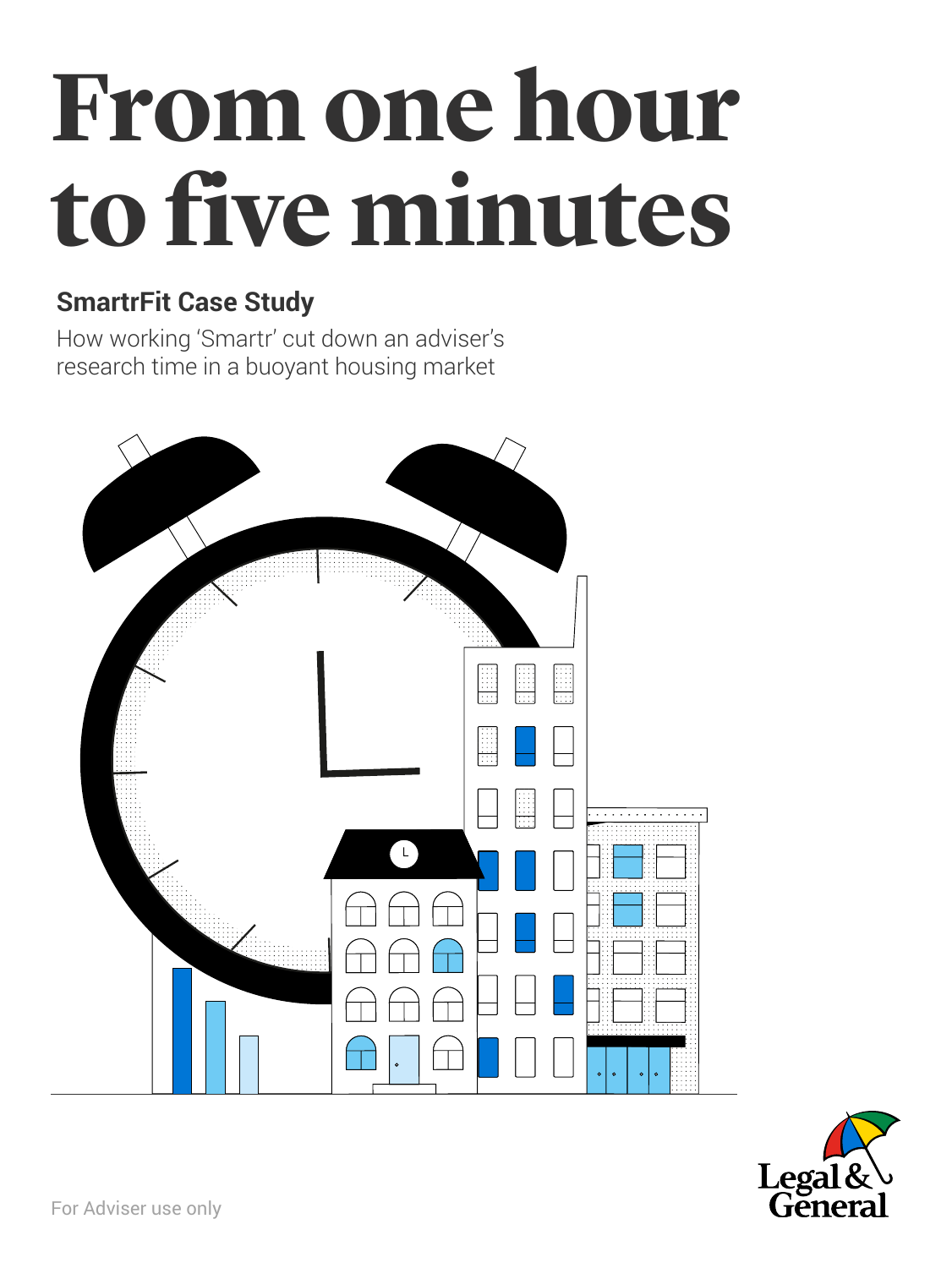The advantages of a new tool, product or system are often best described by a professional who uses it. Gareth Tucker, a Mortgage and Protection Adviser from Pure Property Finance, overcame one of his biggest challenges when serving customers during a buoyant housing market.

A competitive housing market in South Wales where Gareth works has left him inundated with enquiries from potential clients. The most frequent question is relating to the maximum amount clients can borrow. Gareth shares with us how adopting SmartrFit has not only allowed him to cut down his research time, but also help more clients.

### **How does SmartFit make an adviser's work easier?**

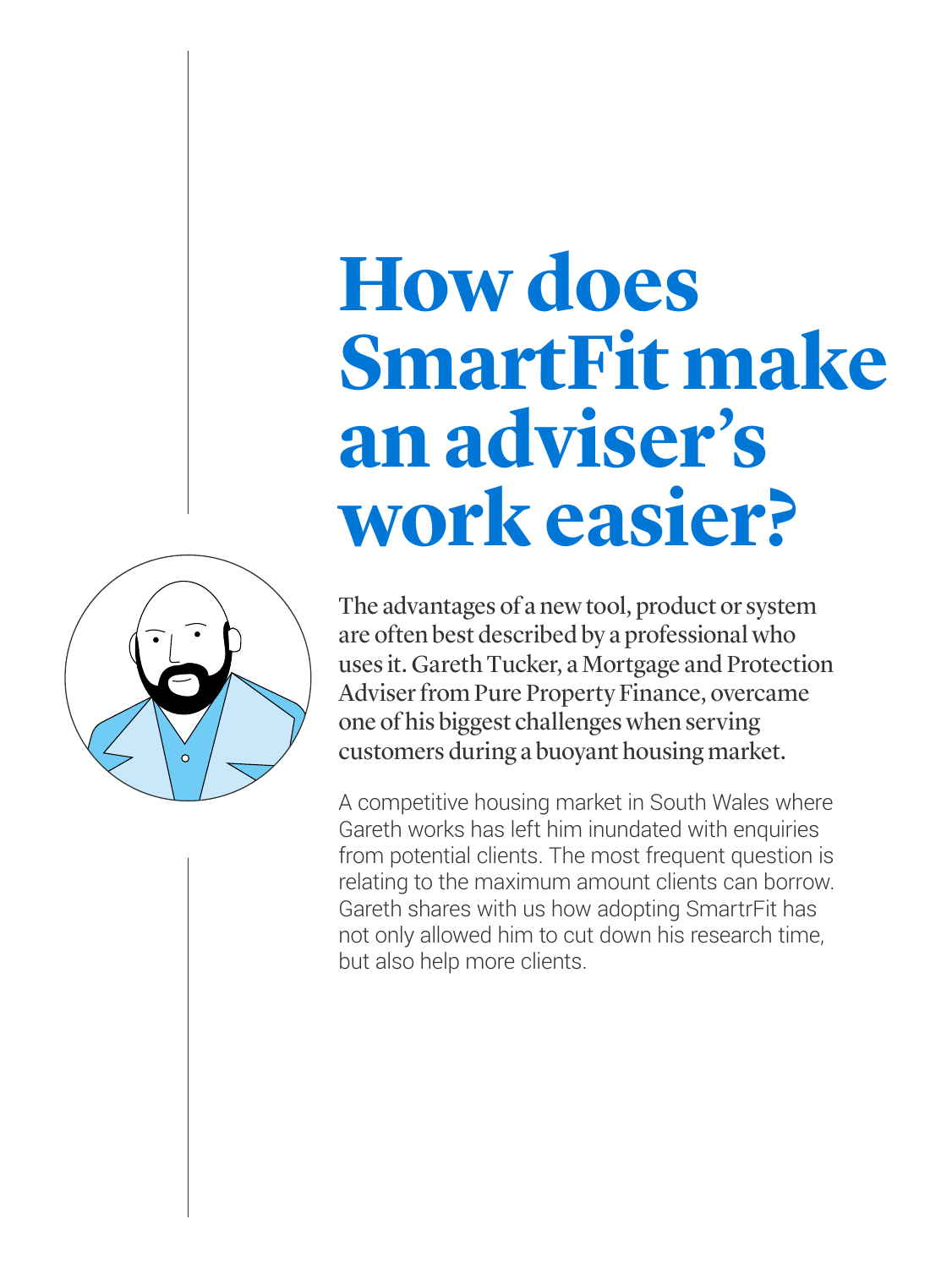### **The Challenge**

The wake of the pandemic created conditions that meant the housing market became buoyant in an unprecedented way. Staying in our homes long term resulted in many people reassessing their space, while lockdowns provided the opportunity to save money - as did a stamp duty incentive.

Record demand for housing has not only driven up house prices but created a very competitive market. Properties are not only selling fast but driving bidding wars with offers way over the asking price.

For mortgage and protection adviser Gareth Tucker, this has resulted in an increasing amount of inbound leads asking, "What's the maximum amount I can borrow?" In normal market conditions this would be a welcome lead. However, the increase in enquiries in an already a busy time, coupled with the research required to provide every lead with their answer has left Gareth almost dreading new custom.

#### Gareth explains,

"Buying a house has never been more competitive and as a result, clients are having to go in confidently knowing the absolute maximum they can borrow and be fully informed to allow them to outbid the opposition."

"In normal market conditions, being asked "How much can I borrow?" would have been a welcomed lead, however, increased demand and the need to make sure clients are well informed has turned it into a bit of a nightmare question."

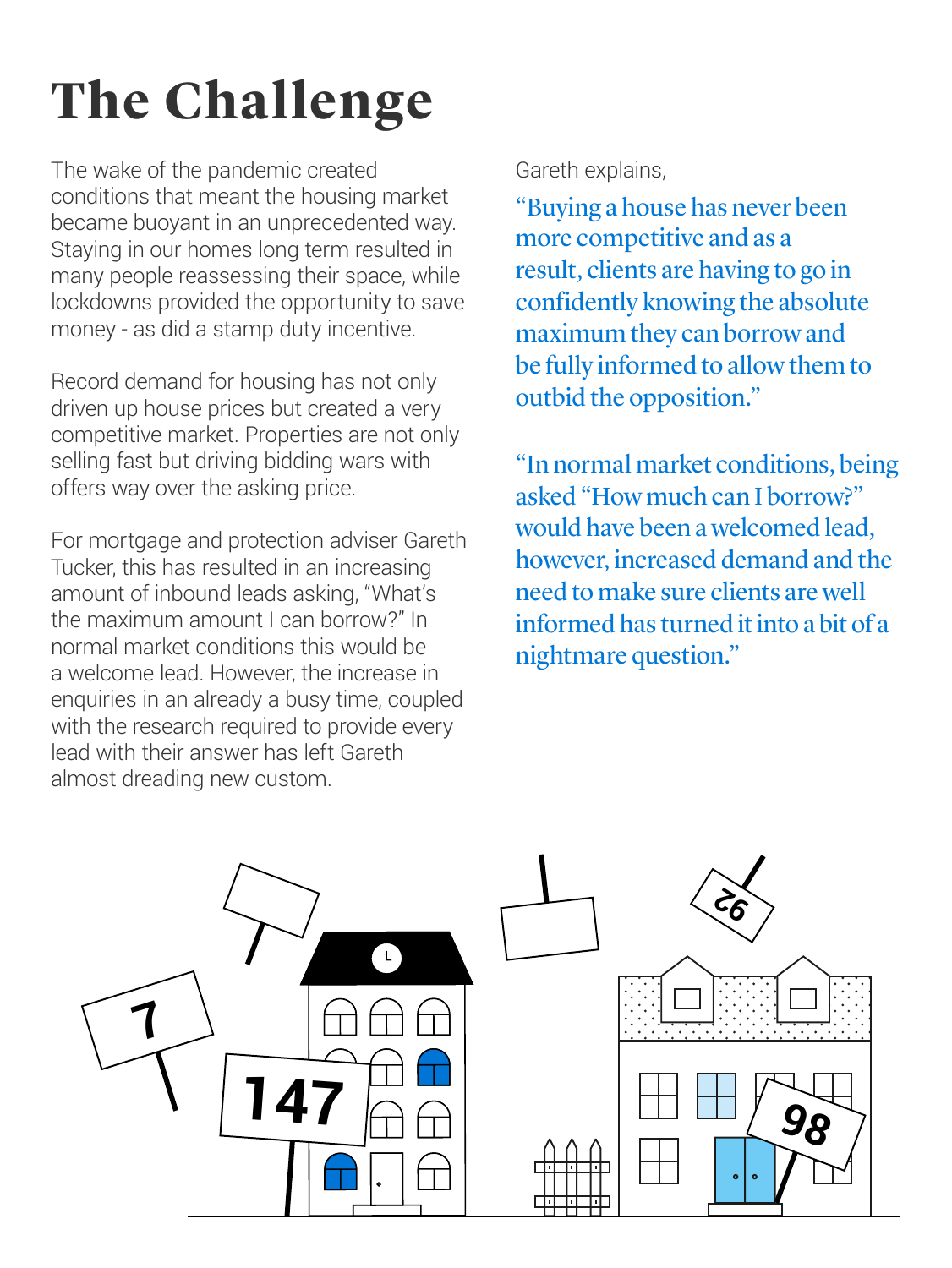

### **The solution**

Prior to working with Legal & General Mortgage Club, Gareth would spend up to an hour per lead researching various lender websites, reinputting his client's details into their calculators to establish how much they could borrow. During a phone call with Sophie Holloman, one of the Club's Telephone Relationship Managers, Sophie introduced Gareth to SmartrFit. Legal and General's research tool combines both affordability and criteria.

Gareth goes on to explain, "I took a call from Sophie who provided me with a demo of SmartrFit and explained it was available for free. It seemed like a great tool, so I decided to give it a go and I haven't looked back.

"I simply enter my client information once and it does the searching for me, using a

wide range of lenders. I can easily see not only how much they can borrow, but also roughly how much lending at the maximum amount will cost them each month, plus likely lenders based on their individual situation."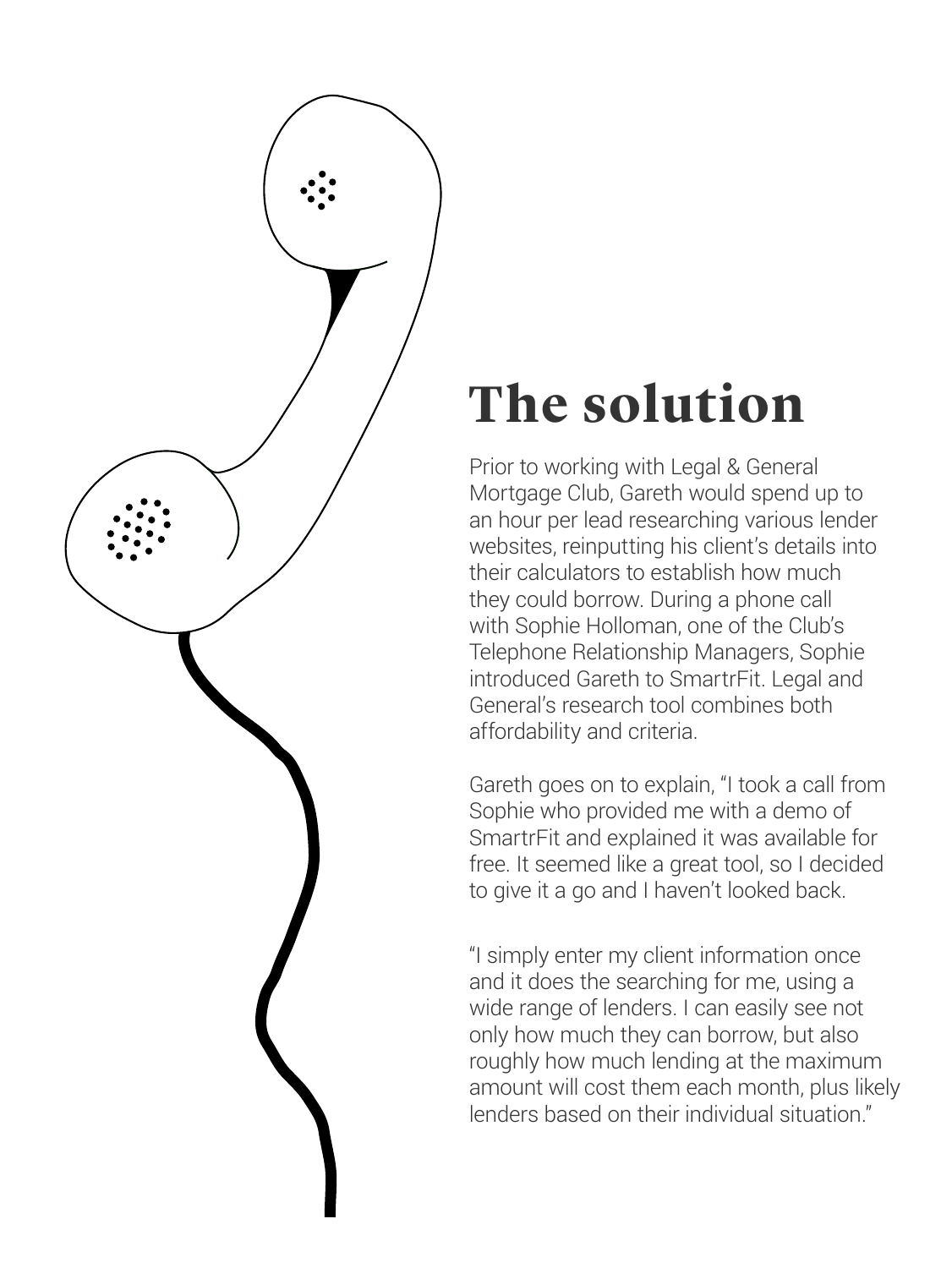



### **The result**

Gareth tells us, "SmartrFit is a godsend. A potential client asking me how much I can borrow is no longer a nightmare. What used to take me one hour, now takes me five minutes.

"I'm not only able to help my client enter that bidding war fully informed and with confidence, I can actually help more customers too with the additional time I've saved on research."

Since using SmartrFit, Gareth has decided to use Legal & General as his preferred Mortgage Club. He's also working with us to find other ways to streamline and digitise his business.

Gareth adds "I used to think some of the digital tools out there were created to replace me. Now I can totally see how they're here to help me do my job more effectively and serve more customers. SmartrFit is brilliant - I love it!"